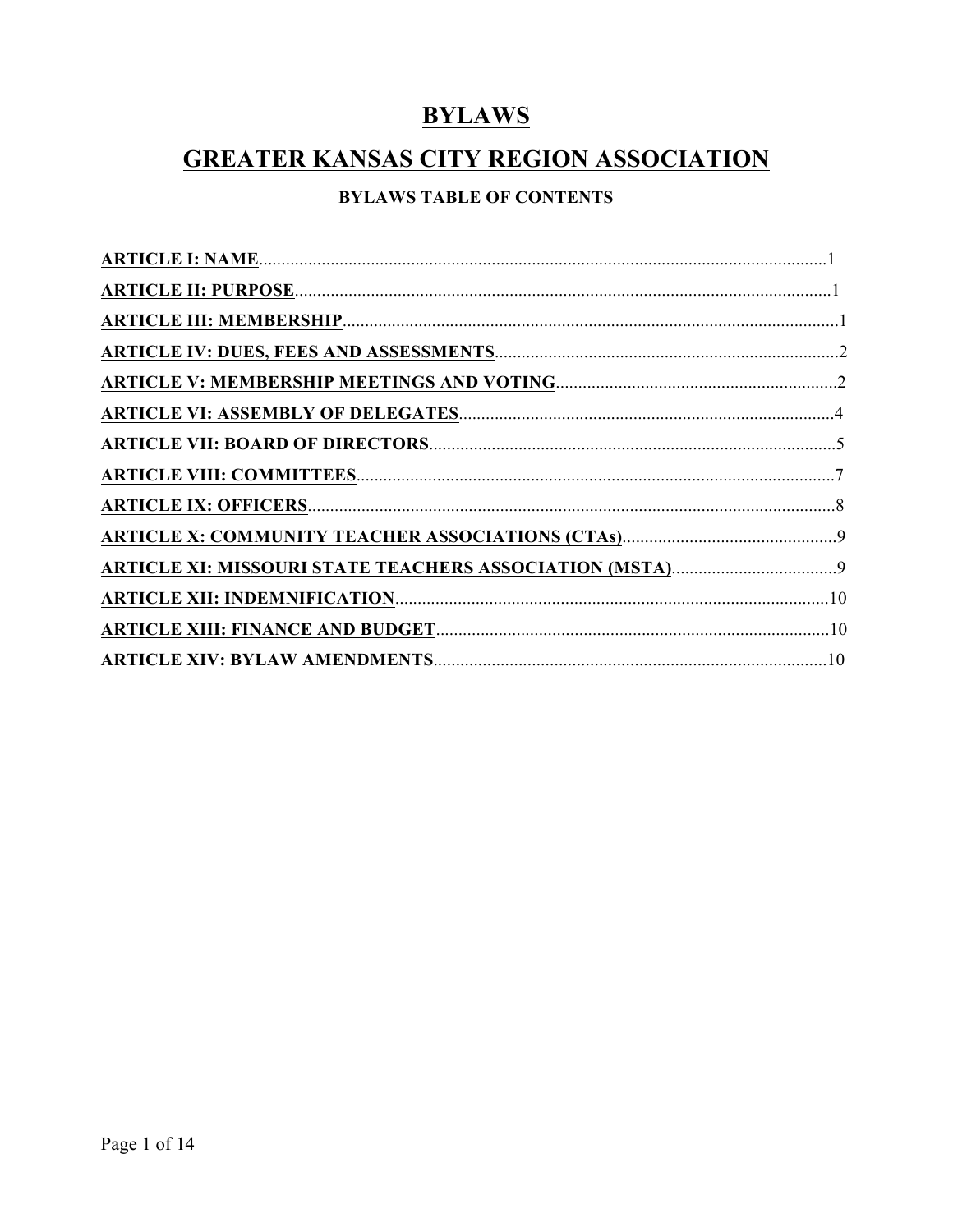## **BYLAWS**

## **ARTICLE I: NAME**

These are the Bylaws of the Greater Kansas City Region Association (Inc.) (GKCRA), (as authorized by the Missouri Nonprofit Corporation Act, Chapter 355 of the Missouri Revised Statutes).

## **ARTICLE II: PURPOSE**

GKCRA's purpose is to promote the common interest of teachers and other education personnel by providing them information resources, workshops and other services.

## **ARTICLE III: MEMBERSHIP**

- A. Membership: All members of the Missouri State Teachers Association (MSTA) in all classes are automatically members of the same classes in GKCRA. Those classes, as defined by MSTA's Bylaws, are Professional Educator, Associate Member, Retired Member, and Student Member.
- B. Services and Privileges: GKCRA's Board will determine members' services and privileges.
- C. Voting: Professional Educator and Associate Members will be the only voting members.
- D. Suspension/Expulsion, Transfer, Resignation, Use of Intellectual Property, Ownership Rights 1. Suspension/Expulsion: The Board may suspend or expel a member who does not maintain qualifications stated in these Bylaws or in accordance with MSTA's State Bylaws or comply with GKCRA's Conflict of Interest Policy. If the GKCRA Board initiates suspension or expulsion, it will notify the member of charges at least 30 days before the Board vote and will grant a hearing before the Board if the member requests it in writing at least 10 days before that vote.
	- 2. Transfer: Membership is nontransferable.
	- 3. Resignation: A member may resign in writing addressed to the President. Resignation will be effective upon receipt. Resignation will not relieve the member of the obligation to pay dues and other assessments accrued before the effective date of the resignation.
	- 4. Use of Intellectual Property: Members may only use GKCRA names, trademarks, logos, symbols and other intellectual property, including property they create for GKCRA, consistent with these Bylaws and GKCRA policies.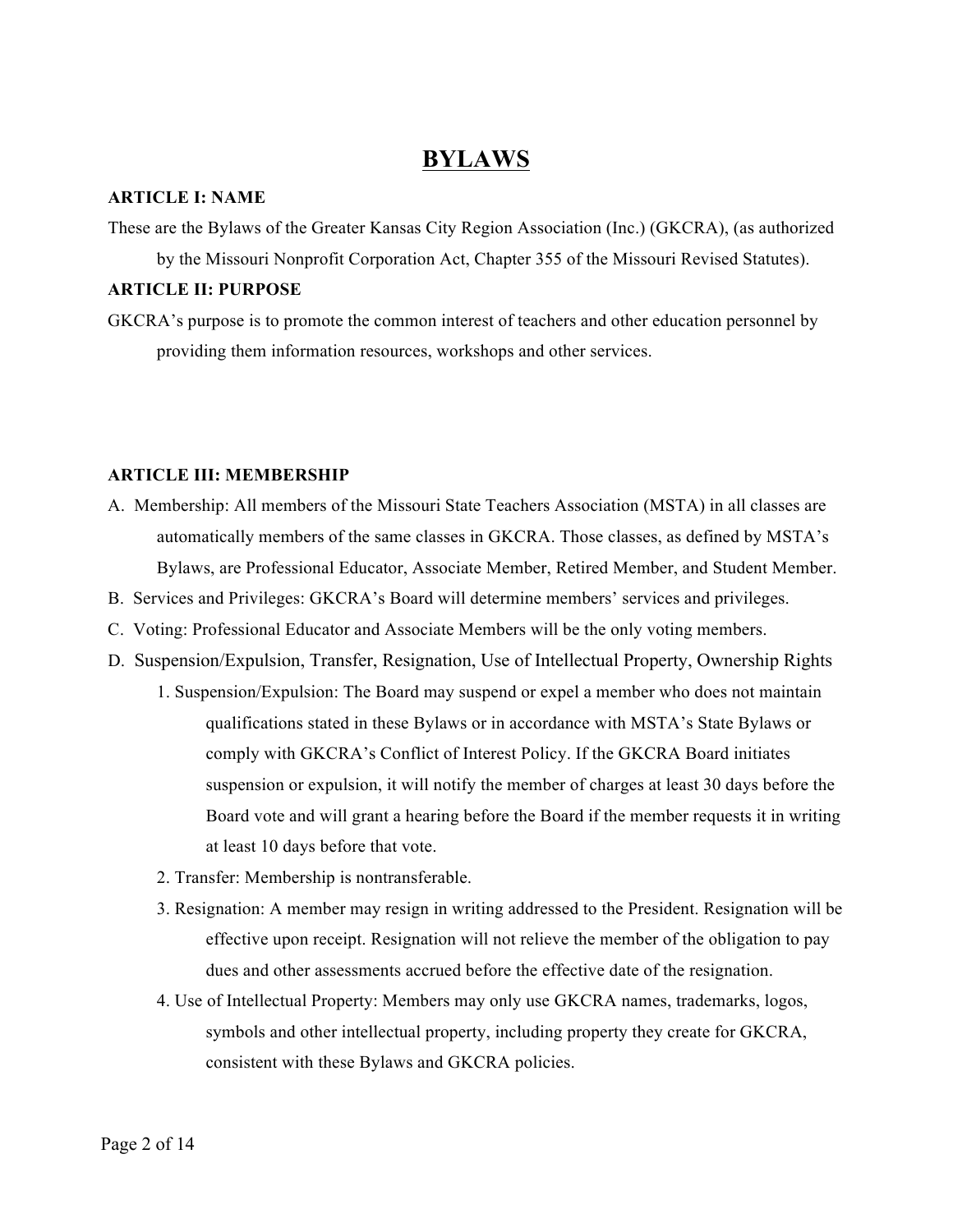5. Ownership Rights: Membership is a privilege and not a right. No member will have an ownership or property right in GKCRA funds, property or other assets. All property that members create for GKCRA will be immediately and always owned by GKCRA.

## **ARTICLE IV: DUES, FEES AND ASSESSMENTS**

- A. Every Professional Educator member must pay annual dues, special fees and assessments, including the first dues installment for members who pay in installments, no later than November 1 of each year. Dues increases, special fees and assessments must be adopted by the Board and approved by the Assembly of Delegates (Assembly). GKCRA may publish, bill and collect future years' dues, including increases, without amending these Bylaws.
- B. Annual Dues as of the Board's adoption of these Bylaws were \$12 for Professional Educator members. Other members do not pay dues.
- C. Professional Educator members may pay GKCRA dues to CTAs or directly to MSTA, which will forward those dues to GKCRA, except teachers who are required to pay dues to school districts. CTAs collecting dues must forward them to MSTA within 60 days of receipt.
- D. MSTA will forward to GKCRA a portion of dues collected from Professional Educator members as specified in MSTA's Bylaws.

## **ARTICLE V: MEMBERSHIP MEETINGS AND VOTING**

- A. Membership Meetings—Annual, Regular, Special, Assembly
	- 1. Annual Meeting: GKCRA will conduct an Annual Membership Meeting on a date the Board selects. GKCRA's President will call the meeting to order and serve as meeting Chair. The President will report on GKCRA activities and financial condition, and the Assembly will act on matters presented to it according to these Bylaws.
	- 2. Regular Meetings: GKCRA may hold one or more regular membership meetings at the discretion of and at times and places determined by the Board.
	- 3. Special Meetings:
	- a) GKCRA will conduct a Special Membership Meeting if called by the Board, which will fix the time and place of the meeting.
	- b) GKCRA will conduct a Special Membership Meeting if at least five percent of Professional Educator and Associate Members sign, date and deliver to an Officer a written demand for the meeting describing the purpose for holding the meeting. GKCRA will give the meeting notice required by these Bylaws within 30 days after the date of the written demand.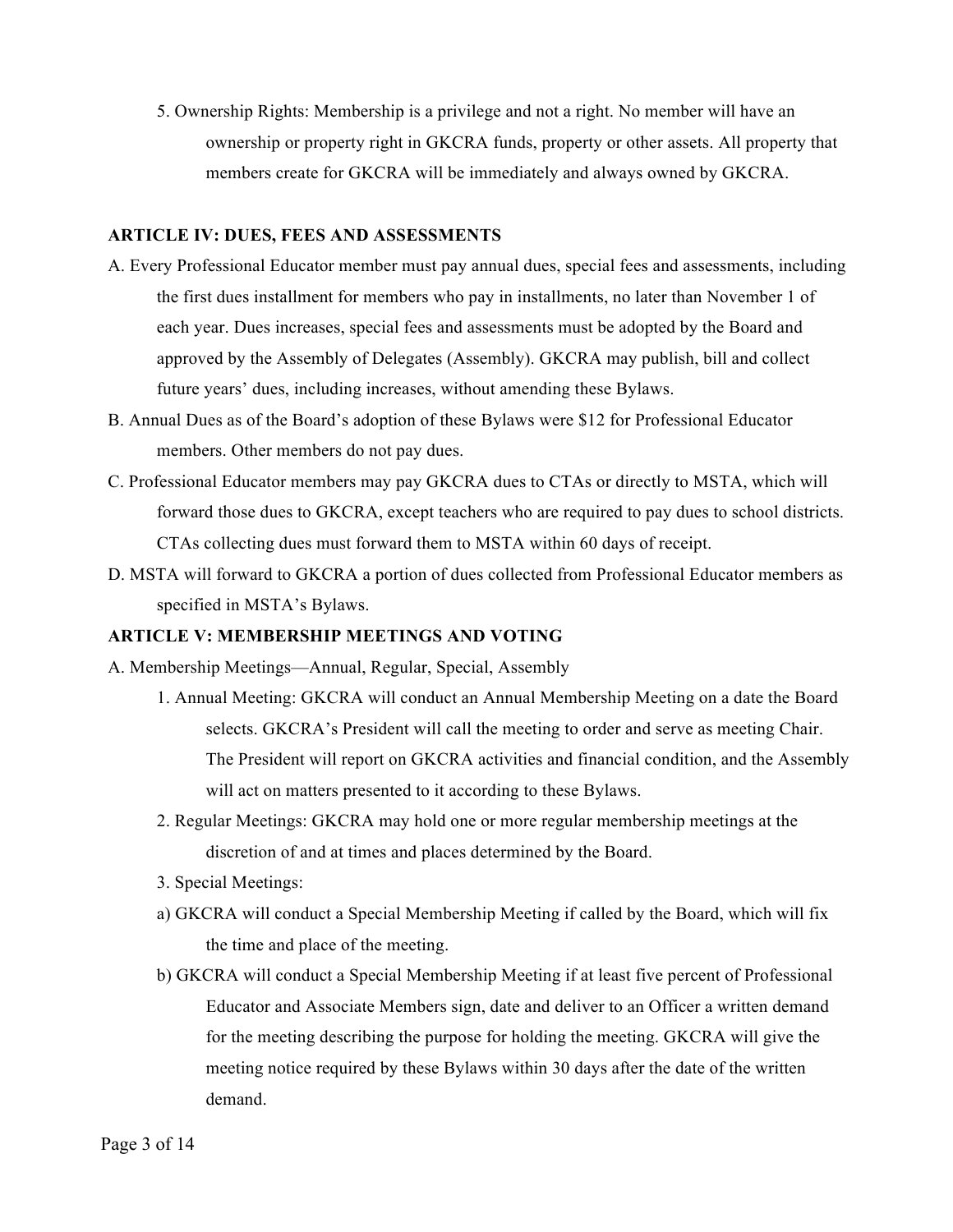- 4. Assembly: At Annual Membership Meetings, the Assembly will act on behalf of all GKCRA members. At Regular or Special Membership Meetings, the Assembly as constituted at the most recent Annual Membership Meeting will act on behalf of all GKCRA members.
- B. Notice, Waiver of Notice, Quorum, Voting, Adjournment, Referendum
	- 1. Notice: A Bylaws-required notice must be written, and may use postal mail, electronic mail or facsimile transmission. If given by postal mail, the notice must be by first class or certified mail sent to the last address of the member shown on GKCRA records. The Assembly may only act at a membership meeting on matters specified in the meeting notice. GKCRA will provide members at least 30 days notice of each Annual, Regular or Special Membership Meeting, including re-notice for previously adjourned meetings. The notice will state the place, date, and time of the meeting and describe business to be transacted, including without limitation a description of proposals members must approve under these Bylaws or state law. Proposals requiring member notice and approval include, among others: a) amendments to Articles of Incorporation or Bylaws, accompanied by a copy or summary of the proposed amendment; b) sale, lease, exchange, or disposal of all, or substantially all, of GKCRA's property or assets, accompanied by a copy or summary of a description of the transaction, and; c) dissolution of GKCRA, accompanied by a copy or summary of the dissolution plan.
	- 2. Waiver of Notice: Notice of a membership meeting need not be given to a member who signs a waiver of notice either before or after the meeting. The waiver need not specify either the matters transacted or the meeting's purpose. Physical presence of a member at a meeting constitutes waiver of notice and waiver of objections to the time and place of the meeting and the manner in which it was convened, unless the member attends a meeting solely to state, when the meeting begins, objections to transacting business.
	- 3. Quorum: Physical presence of at least 75 percent of Delegates selected according to Bylaw Article VI.B will constitute a quorum to transact business. The Chair will document presence of a quorum in the permanent record of each meeting. If there is no quorum, the Chair will adjourn the meeting.
	- 4. Voting:
	- a) Providing there is a quorum, action on matters reserved for the members and not within the Board of Directors authority will require a vote of at least: 1) the lesser of two-thirds of votes cast or a majority of voting power, meaning Delegates physically present and counted for quorum purposes, to adopt amendments to GKCRA's Articles of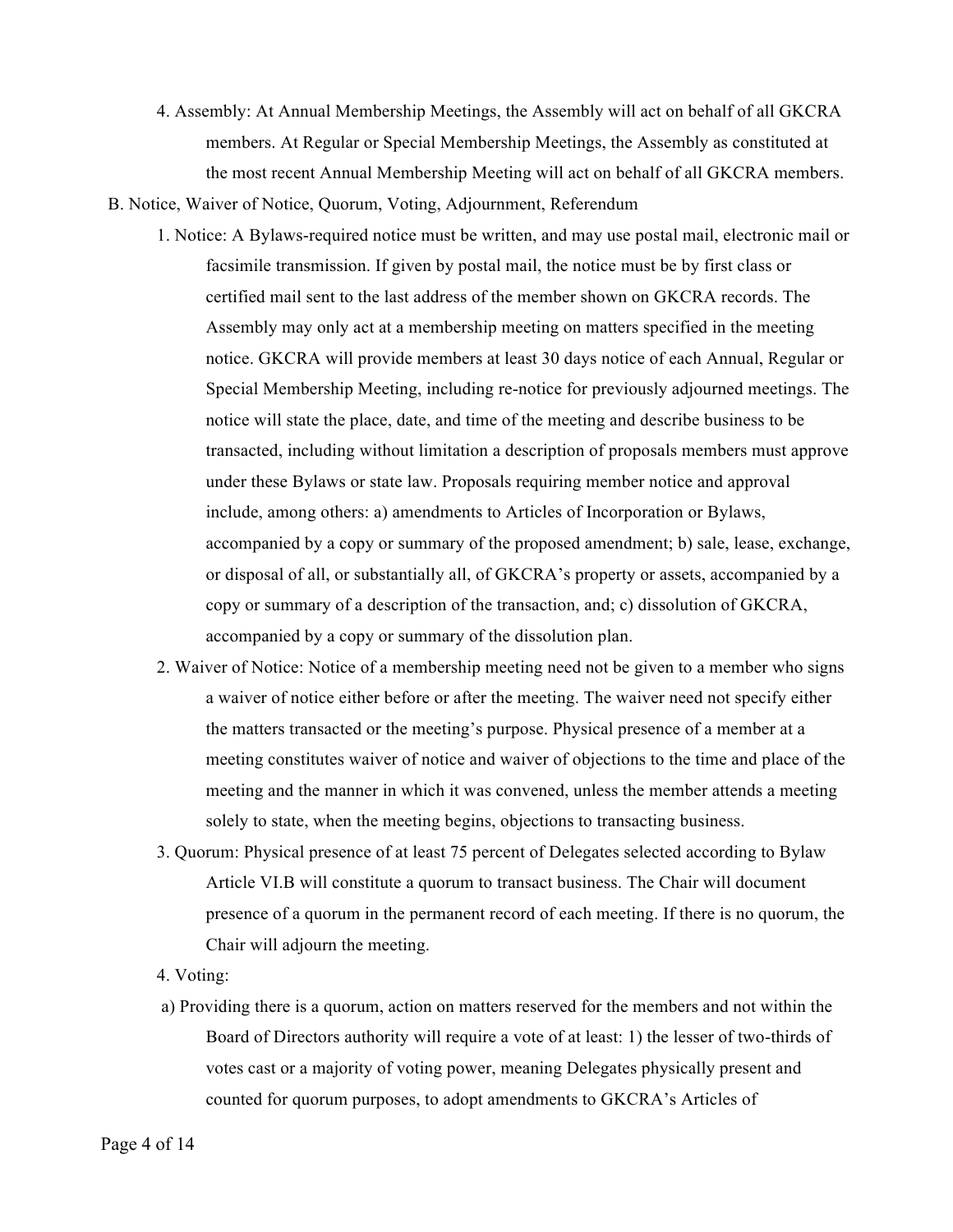Incorporation or Bylaws (after Bylaw amendment adoption by the Board of Directors), to merge with another entity, to dissolve GKCRA, or to change GKCRA's name, or; 2) a majority of the required quorum, for all other matters, including without limitation election of the President-Elect and Vice President, adoption of dues increases proposed by the Board, and statewide education policy resolutions.

- b) Assembly votes will have the same effect as votes by the full membership. All Professional Educator and Associate members will have equal voting rights.
- c) Voting by proxy is prohibited.
- d) Cumulative voting is prohibited, meaning members may not vote by multiplying the number of votes members are entitled to cast by the number of candidates for whom they are entitled to vote, and cast the resulting number of votes for a single candidate or distribute that number among two or more candidates.
- e) Voting for Officers or to amend the Articles or Bylaws will be by written or electronic ballot. Voting for officers and directors may be conducted by voice vote if there is only one candidate for each office.Other votes will be voice votes unless the Chair or a majority of Delegates decides otherwise. In addition, when the Chair cannot be certain that a voice vote reflects the required minimum total vote, or when two or more Delegates request a roll call, the Chair will require Delegates to vote by standing up or by a show of hands. The GKCRA President or designee and an assistant will count votes and report to the Chair, who will tabulate the final vote. If available, electronic voting may be utilized as an alternative to voice votes or roll call votes. The Chair or a majority of Delegates may decide whether to use electronic voting.
- f) Each Delegate will have one vote in the Assembly.
- 5. Adjournment: The Chair will adjourn membership meetings by obtaining one member to propose and one member to second adjournment. Unless a member objects, no vote will be required.
- 6. Referendum: Between annual Assembly meetings, the Board may refer a measure to members for decision in accordance with Bylaw membership meeting and voting rules.

#### **ARTICLE VI: ASSEMBLY OF DELEGATES**

A. Unless the Board requires otherwise, or the Assembly convenes for a regular or special membership meeting, the Assembly will exist only once a year, at the GKCRA Annual Membership Meeting.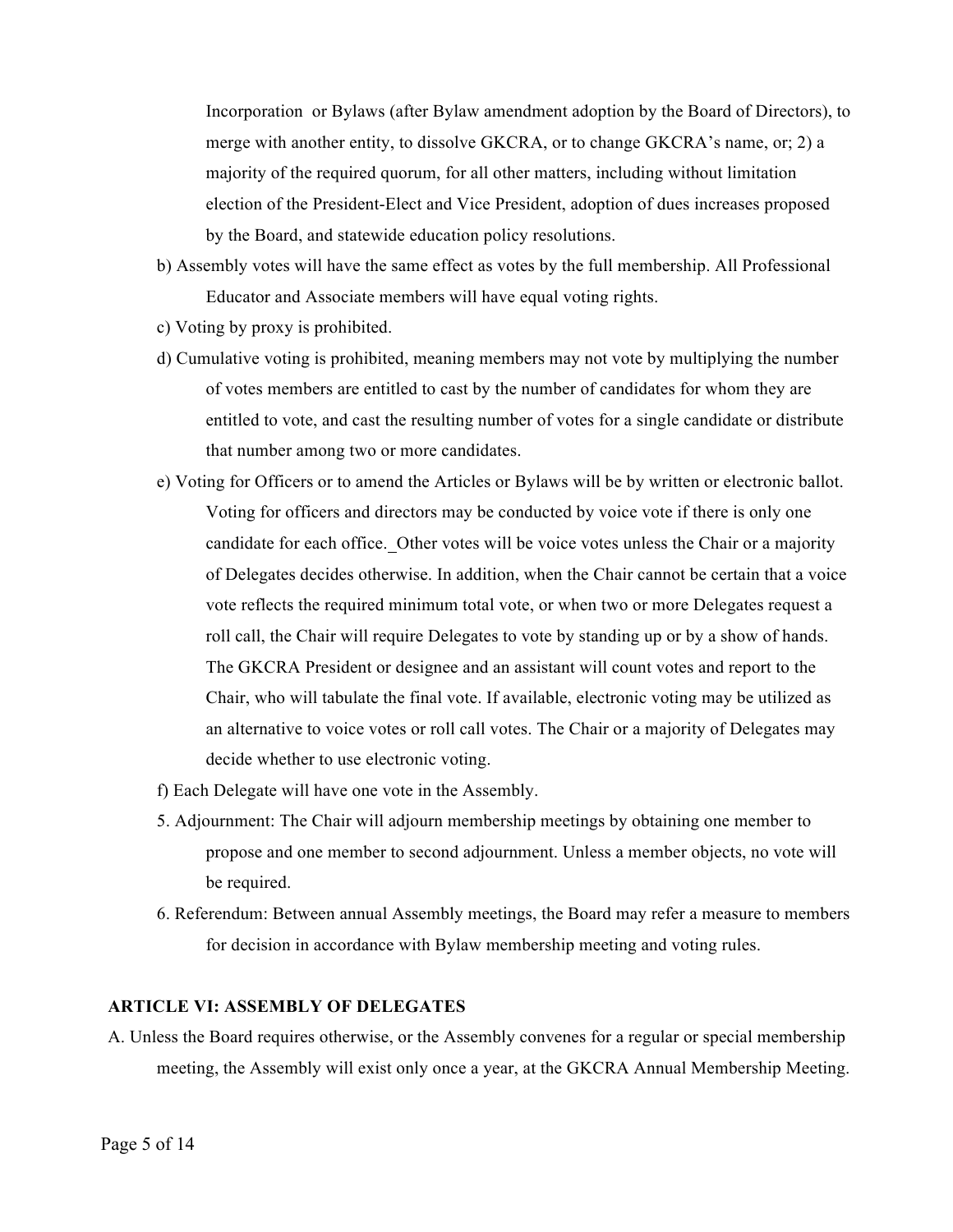"Delegate" means a GKCRA member selected according to provisions in the next paragraph below.

- B. The Assembly of Delegates will consist of:
	- 1. Each CTA will elect the following number of Delegates from among their members who are Professional Educator or Associate Members with fully paid dues:

Number of CTA Members Number of Delegates Elected

 $1 - 37(1)$ 

 $38 - 62(2)$ 

- $63 87(3)$
- $88 112(4)$
- $113 137(5)$
- A CTA with more than 137 members will elect one more Delegate for each 25-or-fewer increment of additional members. To determine the number of Delegates from each CTA, member totals will be based on Professional Educator and Associate Member totals as of June 30 of the preceding membership year, unless GKCRA can verify larger totals before the first session of the Annual Membership Meeting.
- 2. All members serving on the Board of Directors
- 3. GKCRA's President, President-Elect, Secretary, Treasurer, and Immediate Past President, and the GKCR member(s) of the MSTA State Board of Directors. If any of them is unable to serve, the Board of his or her Region may appoint a substitute Delegate.
- C. Delegates from CTAs will be selected in accordance with CTA bylaws. Only Professional Educator and Associate Members who are also CTA members may vote for Assembly Delegates.
- D. The first Delegate elected from each CTA each year will be a Classroom Teacher, meaning a teacher not receiving teacher retirement benefits and not a substitute teacher, who devotes at least 50 percent of daily employed time to classroom teaching or who performs educationrelated work that places him or her on a local salary schedule for teachers. If a CTA is entitled to more than one Delegate, at least 80 percent of them will be Classroom Teachers, unless a CTA Board waives either of these provisions by a majority vote at a CTA Board meeting.

#### **ARTICLE VII: REGIONAL BOARD OF DIRECTORS**

A. Composition: The Board of Directors will consist of Professional Educator Members who have fully paid dues, except that the treasurer or secretary may be a fully dues-paid retired member. Upon adoption of these Bylaws, the GKCRA Board of Directors will consist of 5 Officers, (as defined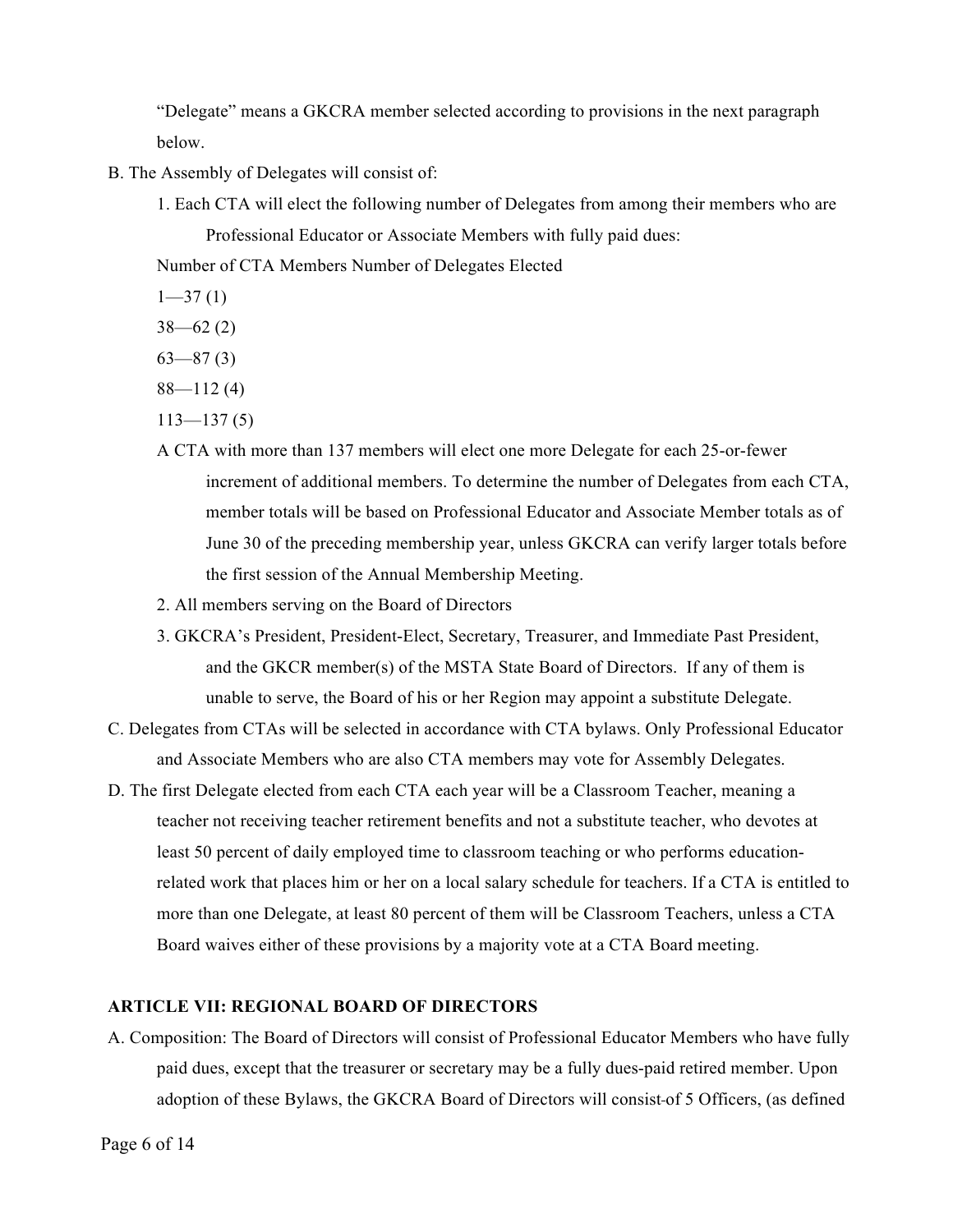in Article IX) and 2 Non-Officers. The GKCRA member(s) of the MSTA State Board of Directors shall serve as non-voting ex-officio members of the GKCRA Board of Directors. The Non-Officer directors may not be from the same CTA, nor can the President and President-Elect be from the same CTA.

- B. Role: Unless provided otherwise in GKCRA Articles of Incorporation or Bylaws, including rights reserved to members in voting provisions of Bylaw Article V-Membership Meetings and Voting, the Board will constitute GKCRA's governing body for all matters, including without limitation to: 1. amend Bylaws as part of the two-part approval process described in Article XIV; 2. establish GKCRA policies, adopt Board Resolutions and propose or implement Assembly Resolutions; 3. hold, purchase, and dispose of GKCRA property.
- C. Election: The Assembly will elect Directors to serve as President-Elect, Treasurer, and Secretary. At the end of the President's term, he or she will automatically become Immediate Past President and the President-Elect will automatically become President. The Assembly will also elect all Non-Officer Directors, which may be a Professional Educator or Associate member.
- D. Terms: Director terms will be three years. No Director may serve more than two consecutive threeyear terms plus a partial term to fill a vacancy. Directors will take office at the close of the GKCRA Annual Membership meeting at which they were elected.
- E. Meeting Attendance: Directors must attend every Board meeting of every type, except when attendance is not possible for reasons beyond a Director's reasonable control. In such event, the absent Director must notify the Board of the reason in writing as soon as possible before the missed meeting. At the board's discretion, failure to fulfill this attendance and notice requirement will constitute an automatic resignation by that Director, whose position will remain vacant for the remainder of the term or until the vacancy is filled by the Board according to these Bylaws.
- F. Annual and Regular Meetings: There will be at least 4 in-person board meetings annually. Additional regular meetings may be by telephone conference call or similar form of telecommunications, which permits all Directors to simultaneously communicate and effectively participate. The President will call regular Board meetings on his or her own initiative or at the written request of at least three Directors.
- G. Special Meetings: The President may call special Board meetings by written request to the other directors of the board, stating the meeting's purpose, place, date, and hour. Special Board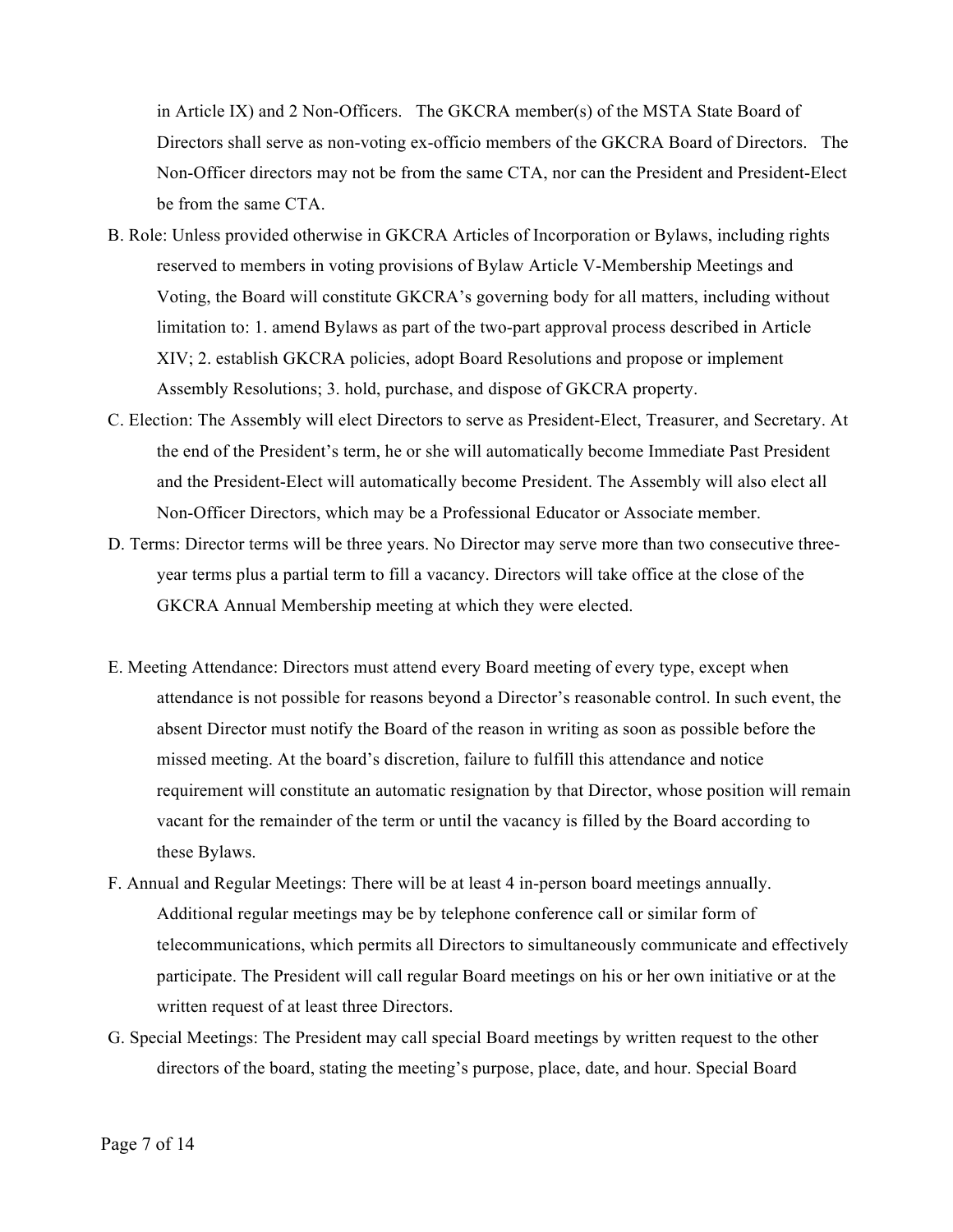meetings may be in person or by telephone conference or similar form of telecommunications, which permits all Directors to simultaneously communicate and effectively participate.

- H. Meeting Records: The Board will keep minutes of its meetings including a record of all votes.
- I. Compensation of Officers: The Board may establish a policy so that: 1) the Board of Directors will not suffer financially from missing duties of an employment contract due to serving.
- J. Notice: GKCRA will notify Directors of: 1. regular meetings, at least 21 days in advance, and; 2. special meetings, at least 10 days before an electronic meeting or 21 days before an in-person meeting.
- K. Waiver of Notice: GKCRA need not notify a Director of a Board meeting if the Director signs a waiver of notice either before or after the meeting. Meeting attendance by a Director will constitute a waiver of notice and a waiver of objections to the meeting time and place and the manner in which it was called or convened, except when a Director states at the beginning of the meeting or promptly upon arrival at the meeting an objection to transacting business because the meeting is not lawfully called or convened.
- L. Quorum and Voting—General: Except for Quorum and Voting—Special rules below, Board action will require a vote of at least a majority of Directors physically present at a Board meeting, providing there is a quorum physically present of at least a majority of Directors in office.
- M. Quorum and Voting—Special: Board action on the following matters will require a vote of at least 80 percent of Directors physically present at a Board meeting, providing there is a quorum physically present of at least 80 percent of Directors in office. Those matters include: 1. amendments to GKCRA Articles of Incorporation; 2. amendments to GKCRA Bylaws; 3. dues increases; 4. GKCRA merger, dissolution, or name change, or; 5. removal of a Director.
- N. Voting Without Meeting: Except for matters listed above under "Quorum and Voting—Special," an action required or permitted at a Board meeting may be taken without a meeting if consent is in writing, setting forth in detail the action consented to, is signed by 100 percent of Directors. The President will place the signed consent in the Board minutes. Proxy voting is prohibited.
- O. Adjournment: The President will adjourn a Board meeting by a vote of the Board after one Director proposes and another Director seconds the motion to adjourn.
- P. Resignation: A Director may resign in writing submitted to the President, with or without a reason, such as retirement, effective when specified in the resignation notice or, if not specified, upon delivery of the notice to the President. Upon resignation, the Board will fill the vacancy.
- Q. Removal/Vacancies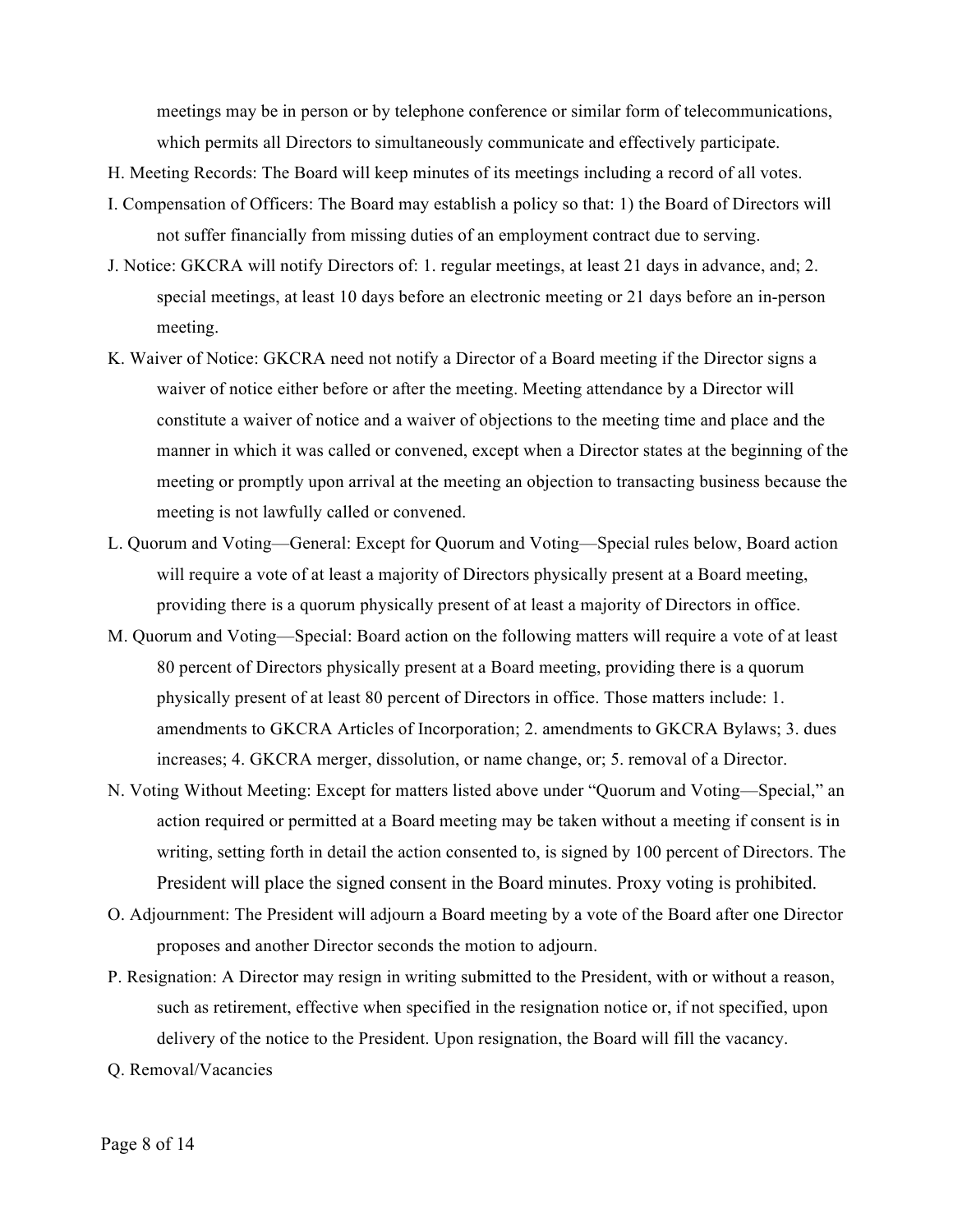- 1. Removal: Officers and Directors may be removed with or without cause. The Assembly may remove Officer-Directors as well as Non-Officer-Directors they elected. If the Assembly fails to remove a Director within 30 days from written Board request for removal, the Board may remove and replace that Director, and the replacement Director will serve until the Assembly elects a permanent replacement.
- 2. Vacancies: If a vacancy on the Board occurs between Annual Membership Meetings, the Board will fill the vacancy until the next Annual Membership Meeting. If a vacancy on the Board occurs at an Annual Membership Meeting due to resignation or removal of a Director, then the Assembly will fill that vacancy at the same Annual Membership Meeting.
- 3. Other Requirements: A removed Director cannot be re-elected until the next Annual Membership Meeting. He or she must return GKCRA records in all media to the Board within 72 hours of the removal vote. If a removed Director does not relinquish office and return records by then, GKCRA may request a court in the county of GKCRA's principal office to summarily order the Director to do so. In that event, the Director will be liable for GKCRA court costs and attorney fees.
- R. Director Conflicts Of Interest
	- 1. A conflict of interest transaction is a transaction with GKCRA in which a Director has a material interest. A conflict of interest transaction is not voidable and is not the basis for imposing liability on a noncompensated Director if the transaction was not unfair to GKCRA when entered into or is approved in advance by the Board if: (a) The material facts of the transaction and the Director's interest are disclosed or known to the Board before the transaction occurs, and; (b) Non-interested Directors approving the transaction in good faith reasonably believe that the transaction is not unfair to GKCRA.
	- 2. The Board will adopt a Conflict of Interest Policy requiring signoffs by Directors and committee members. If a portion of that Policy is inconsistent with the Bylaw provision immediately above, that Bylaw provision will prevail.
- S. Loans: GKCRA will not make loans to Directors, Officers or employees.

## **ARTICLE VIII: COMMITTEES**

A. Executive Committee: The Officers will constitute the Executive Committee. Between Board meetings, this Committee will exercise all powers of the Board except the power to act in the matters specifically enumerated as part of the Board's Role in Article VII.B. A majority of the Executive Committee physically present will constitute a quorum to transact Committee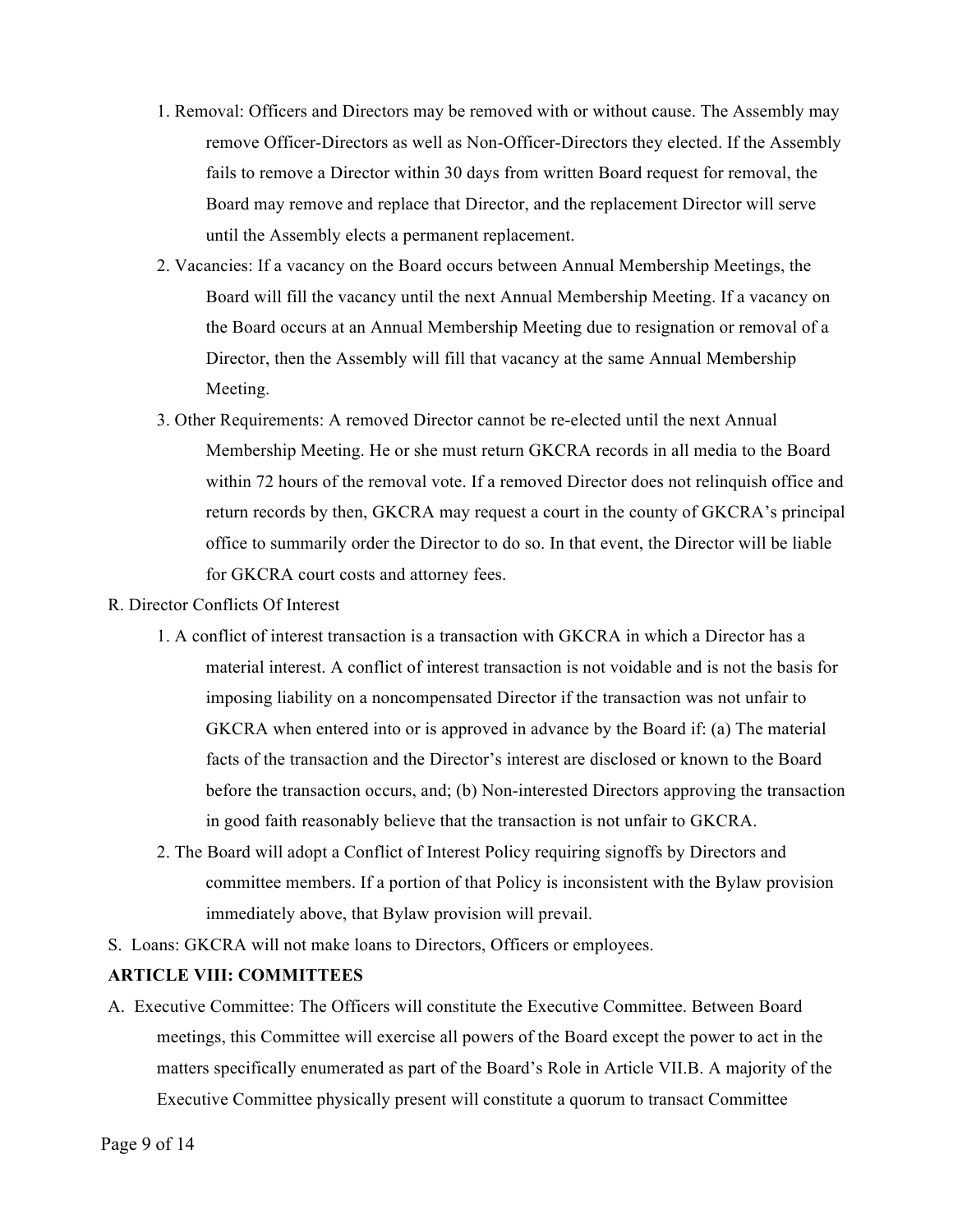business. The Committee will keep meeting minutes and report all Committee actions at the next Board meeting. The President or any two Officers may call an Executive Committee meeting.

- B. Finance and Audit Committee: The Board will appoint the Finance and Audit Committee from among Directors. The Treasurer will be this Committee's Chair. This Committee will oversee GKCRA finances including GKCRA's annual audit of its financial statements.
- C. The Board may establish other committees and adopt procedures for those committees.
- D. The Board will require someone to prepare official Minutes of all committee meetings, which the Board will then review and approve at its first meeting after each committee meeting.

## **ARTICLE IX: OFFICERS**

A. GKCRA Officers will be the Immediate Past President, President, President-Elect, Secretary, and Treasurer. All Officers must be Directors. No Director may simultaneously hold more than one office. B. The office of Immediate Past President, President, and President-Elect will be 1-year terms. Secretary and Treasurer will be three-year terms.

- C. Officers (except the treasurer OR secretary) must be full-time Professional Educator Members, and must not be a voting delegate in a statewide organization, except MSTA, that can represent teachers, affect legislation, and shape policy for education in Missouri, excluding subject-area organizations and advisory bodies but including without limitation the: a) Missouri affiliate of the National Education Association; b) Missouri affiliate of the American Federation of Teachers; c) Missouri Association of Rural Educators; d) Missouri Association of School Administrators, and; e) Missouri School Boards' Association.
- D. Either the treasurer OR secretary may be a professional educator member or a fully dues-paid retired member, but both offices may not be filled by a retired member during the same or overlapping terms. A retired officer must not be a voting delegate in a statewide organization, except MSTA, that can represent teachers, affect legislation, and shape policy for education in Missouri, excluding subject-area organizations and advisory bodies but including without limitation the: a) Missouri affiliate of the National Education Association; b) Missouri affiliate of the American Federation of Teachers; c) Missouri Association of Rural Educators; d) Missouri Association of School Administrators; e) Missouri School Boards' Association, and; f)Missouri Retired Teachers Association.
- *E.*. Beginning with the 2012-2013 school year, officers will take office at the close of the GKCRA Annual Membership meeting at which they were elected**.**
- **F**. The President will preside over Board, Executive Committee and Assembly meetings. The President will serve as Chair of each of those groups and as GKCRA's Chief Elected Officer.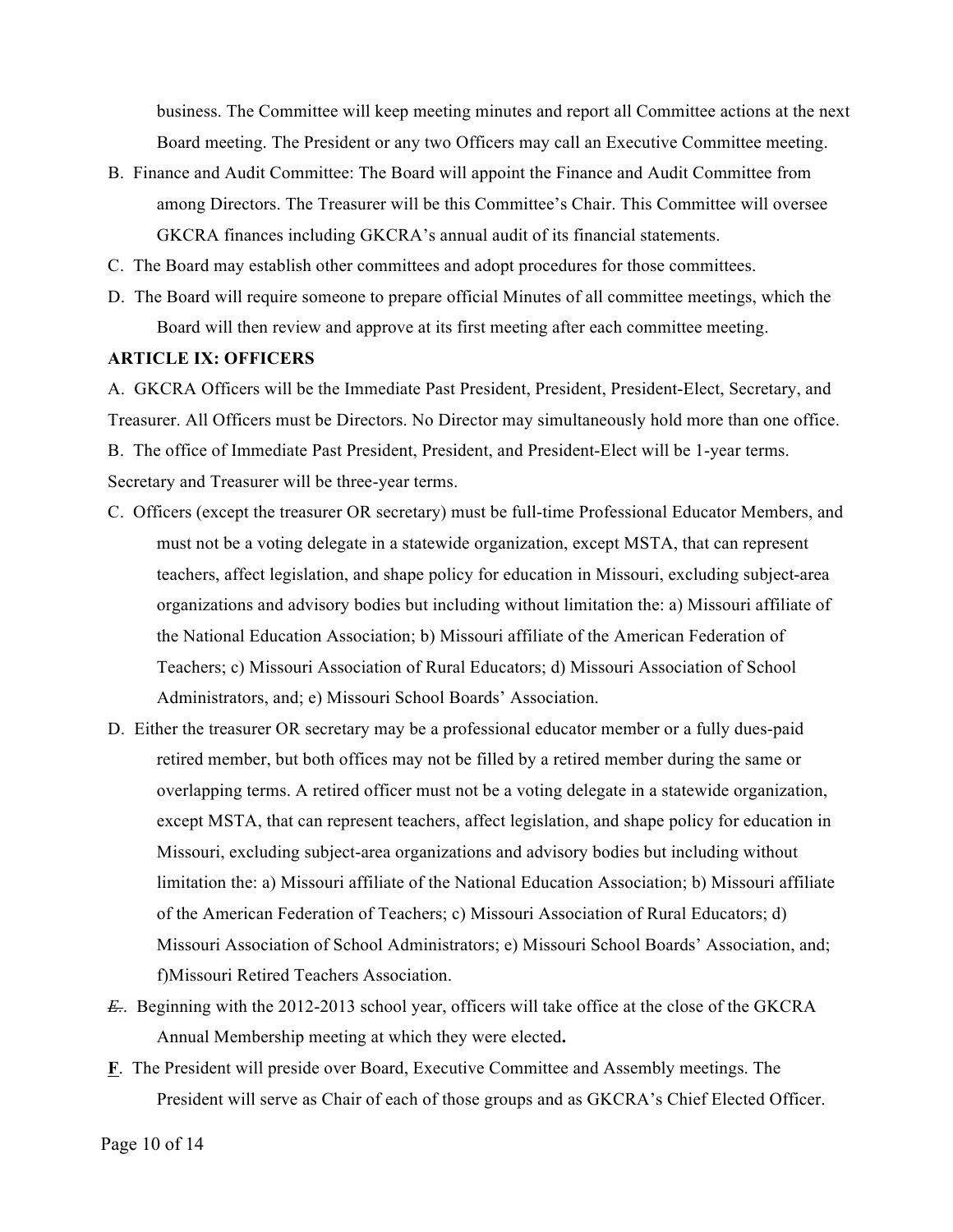The President will prepare and distribute agendas for those meetings, and lead GKCRA governance efforts on behalf of the Board. Only the President or his/her designee, may take official action, make a public statement, or otherwise hold himself or herself out to the public as authorized to act for GKCRA. The President will perform other duties the Board assigns.

- *F*. **G**. The President-Elect will serve as President in the absence of the President, and will fulfill other duties the President or the Board assigns.
- *G*. **H**. The Secretary will give all notices required by these Bylaws or state law; maintain all GKCRA organizational records except those assigned to the Treasurer; record and maintain minutes of Board and Executive Committee meetings; keep a record of each member's address, and perform other duties assigned by the President or the Board.
- *H*. **I.** The Treasurer will: 1. serve as custodian of all GKCRA financial and tax records; 2. assure that GKCRA's annual financial statements are audited by and receive an unqualified fairness opinion from an independent CPA firm, and receive Board approval in draft form; 3. assure that GKCRA's tax returns are professionally prepared, reviewed before filing by the Board, and timely filed; 4. maintain GKCRA's financial books and records in a complete and accurate manner; 5. properly invest and protect GKCRA funds; 6. serve as Chair of the Finance and Audit Committee; 7. submit timely financial reports to the Board at least quarterly, showing comparative data for the current year and quarter and the most recent year and its same quarter; 8. prepare the annual budget for Board approval; 9. deposit in a Board-approved bank all GKCRA funds, and keep accurate records of those deposits; 10. disburse all funds as authorized by the Board, and; 11. at the end of each term of office, deliver to the next Treasurer all financial records and the means to access all funds, including safe deposit box keys and account passwords.
- *I.* **J**. The Immediate Past President will perform duties the President or Board assigns.
- *J.* K. The Board or President may add duties for an Officer, but may not remove or reassign duties required by these Bylaws for each Officer.
- *K*. **L**. Officers may be removed and vacancies filled, as provided in these Bylaws for removing and replacing Directors.

## **ARTICLE X: COMMUNITY TEACHER ASSOCIATIONS (CTAs)**

- A. "Community Teacher Association" (CTA) means an independent affiliate of MSTA.
- B. CTAs in certain contiguous areas of Missouri are organized into GKCRA.
- C. A CTA or its members, officers, and Directors are not authorized to speak on behalf of or make a legal, financial, or other commitment for GKCRA.

Page 11 of 14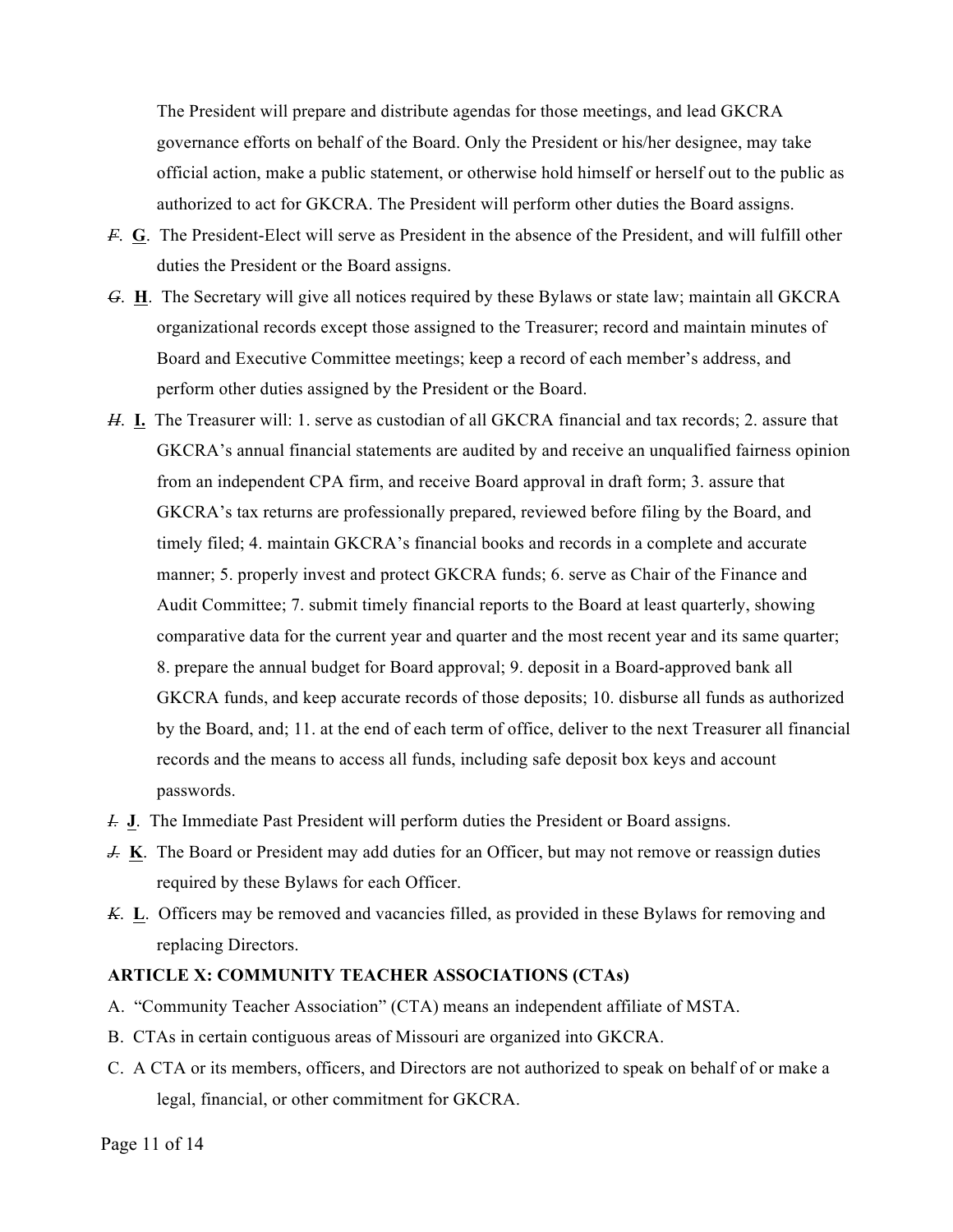- D. CTAs may use GKCRA names, trademarks, logos, symbols and other intellectual property, regardless of who created the property for GKCRA, only in a manner consistent with GKCRA's Bylaws and policies. A CTA must obtain GKCRA's advance written consent before each such use
- E. GKCRA will not pay dues to CTAs or provide CTAs with operating funds. CTAs will reimburse GKCRA for items purchased from GKCRA and for expenses GKCRA incurs for CTAs. GKCRA will not approve CTA budgets, bank accounts or insurance policies, or prepare or review CTA financial statements or tax returns. CTAs cannot use GKCRA's Employer Identification Number.
- F. GKCRA will not sign contracts for CTAs or be otherwise responsible for CTA contracts.

## **ARTICLE XI: MISSOURI STATE TEACHERS ASSOCIATION (MSTA)**

- A. GKCRA is an independent affiliate of MSTA.
- B. MSTA's Board of Directors will determine GKCRA's geographic boundaries.
- C. MSTA will maintain and disclose to GKCRA a list of CTAs that comprise GKCRA.
- D. GKCRA will be governed by its Board of Directors. Its Articles of Incorporation and these Bylaws will not be subject to MSTA approval. MSTA will not issue operating guidelines to GKCRA.
- E. Neither GKCRA nor its members, Officers or Directors will be authorized to speak on behalf of or make a legal, financial or other commitment for MSTA.
- F. GKCRA may use MSTA names, trademarks, logos, symbols and other intellectual property, regardless of who created the property for MSTA, only in a manner consistent with MSTA's Bylaws and policies. GKCRA must obtain MSTA's advance written consent before each such use.
- G. MSTA will not pay dues to GKCRA or provide GKCRA with funds for operating expenses. GKCRA will reimburse MSTA for items purchased from MSTA and for expenses MSTA incurs for GKCRA. GKCRA will establish and control its own operating budgets, bank accounts and insurance policies, not subject to MSTA approval. GKCRA will produce its own publications and operate its own meetings. GKCRA will not operate meetings at which it presents MSTA as a co-sponsor or in a similar role without MSTA's advance written consent. GKCRA will prepare separate financial statements, file separate tax returns, file separate state reports and use a separate Employer Identification Number.
- H. GKCRA will sign its own contracts solely on its own behalf and not on behalf of MSTA. MSTA will not sign contracts on behalf of GKCRA or be responsible for GKCRA contracts. If GKCRA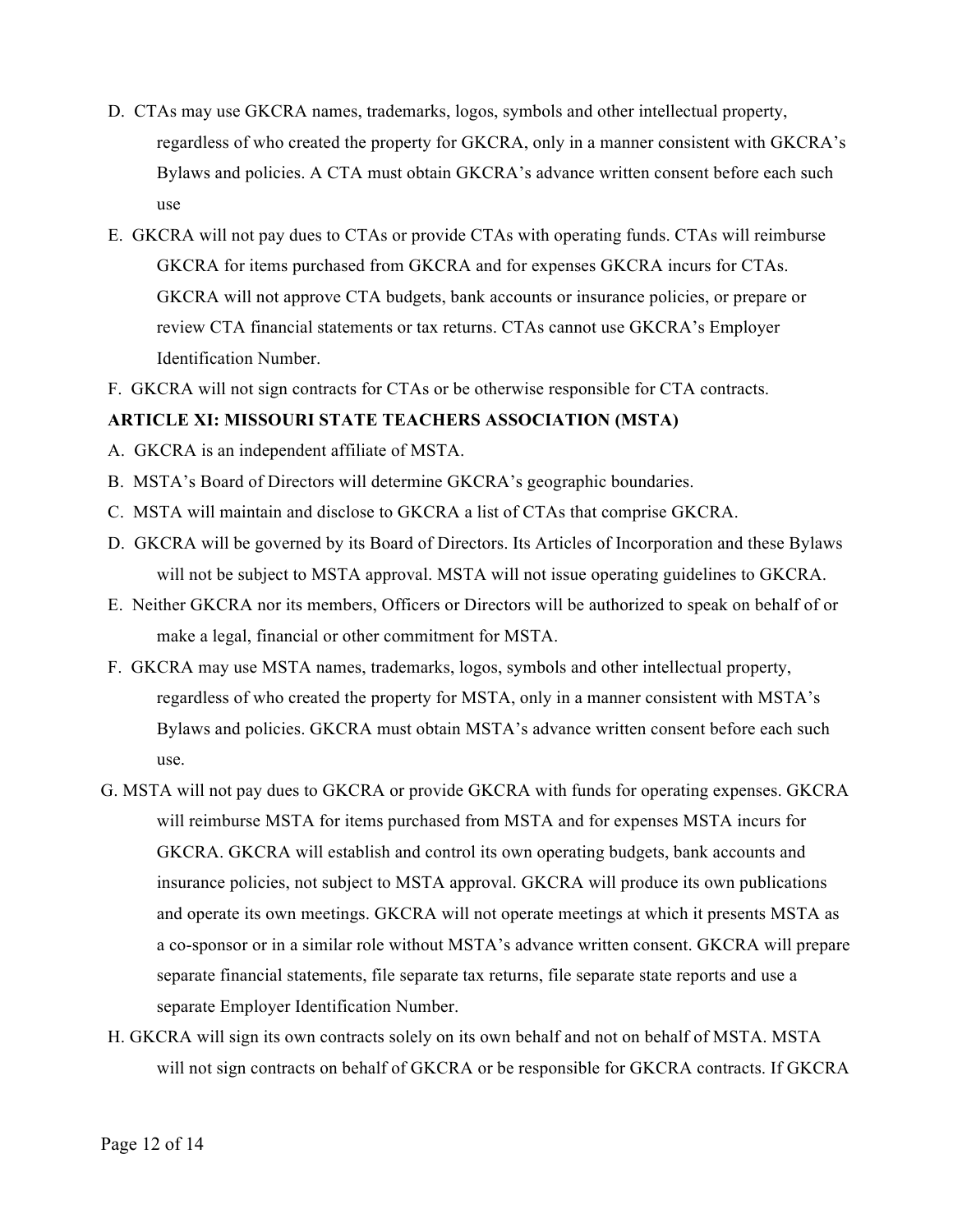needs employees or independent contractors, it will hire and fire them without MSTA participation.

## **ARTICLE XII: INDEMNIFICATION**

- A. Reimbursement Policy: GKCRA will be permitted, but not required, to indemnify and hold harmless its Officers, Directors and employees to the extent its resources allow and its Board of Directors authorizes, consistent with Missouri law.
- B. MSTA Reimbursement: MSTA will have no responsibility to indemnify or hold harmless a GKCRA Officer, director or employee.
- C. Insurance: GKCRA may obtain its own insurance policy to fund whatever indemnity obligations the Board authorizes. GKCRA and its Officers, Directors and employees will not be covered by an MSTA insurance policy for indemnity or other purpose.

## **ARTICLE XIII: FINANCE AND BUDGET**

- A. The Board will adopt an annual GKCRA budget showing major categories of revenue and expenses.
- B. GKCRA accounting records will conform to recommended practices of the American Institute of Certified Public Accountants.
- C. The Board will provide for an annual audit of GKCRA financial statements by an independent CPA firm, and will require that firm to report results of that audit to the Board.
- D. GKCRA will purchase a fidelity bond for faithful performance, in a form and amount the Board approves, for the Directors and the Executive Director/Chief Executive Officer, and other employees whose duties include financial responsibilities.
- E. GKCRA will implement an investment policy and financial reserves policy so that GKCRA's financial well-being is sufficient to protect it against unexpected decreases in dues revenue and is also sufficient to fund increasing needs for its services.
- F. The Board will determine who may sign GKCRA checks and contracts. Absent a Board Resolution to the contrary, only the President may sign contracts, only the President or Treasurer may sign checks under \$500, and the President and the Treasurer together shall cosign checks for \$500 or more.

## **ARTICLE XIV: BYLAW AMENDMENTS**

- A. Bylaw amendments may be made only by the following two-part approval process
	- 1. By adoption of the Board of Directors (if amendments do not relate to the number of Directors, Board composition, Directors' term of office, or Directors' selection method), and, subsequently;
	- 2. By adoption of the Assembly of Delegates.